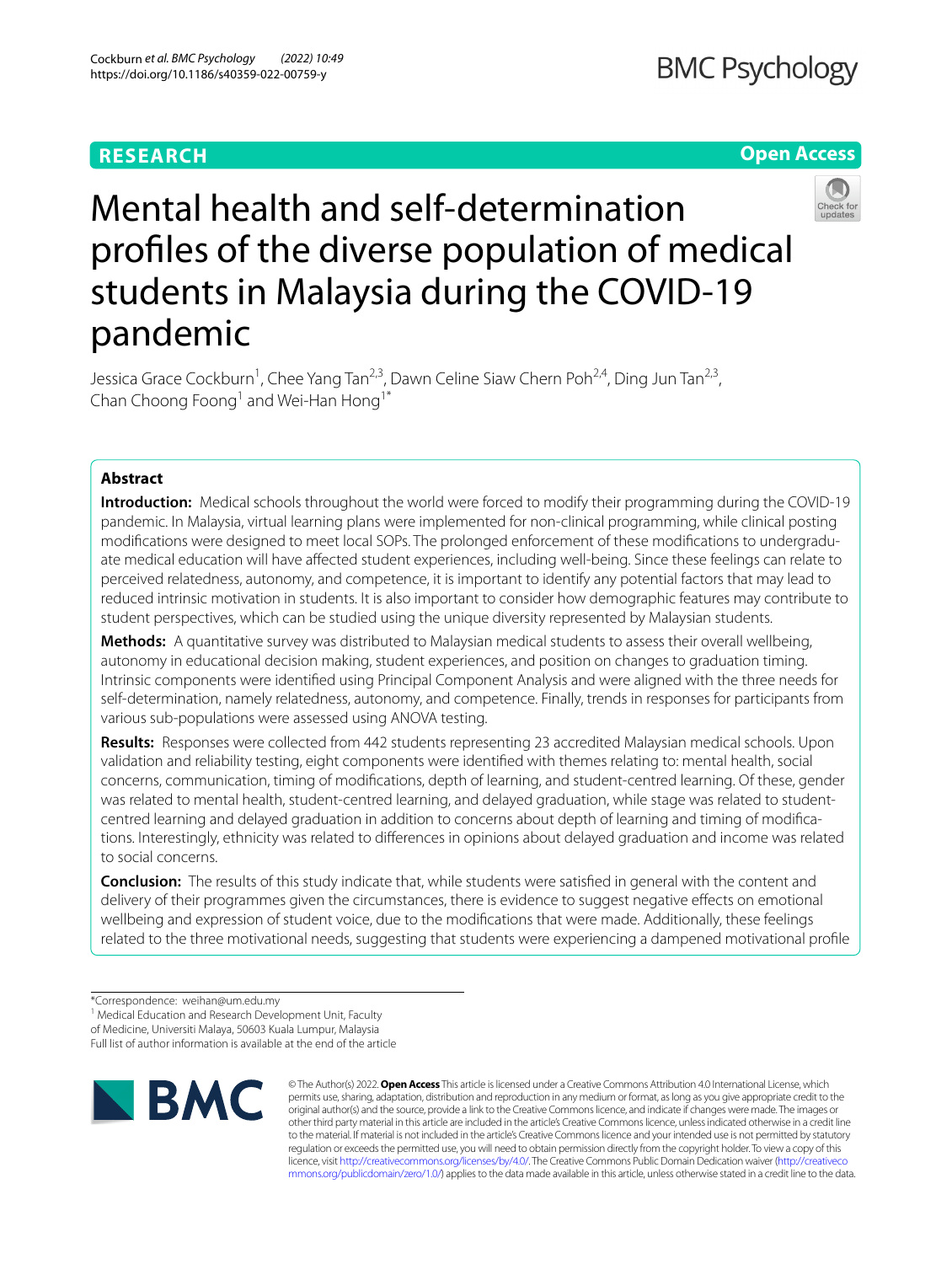during the pandemic. Further, motivational profles were distinct between student sub-groups, providing insight for developing appropriate and inclusive accommodations moving forward.

**Keywords:** COVID-19, Self-determination, Diversity, Undergraduate medical education, Autonomy, Relatedness, Competence, Mental health, Well-being

#### **Background**

In 2020, Malaysia, similar to other countries, was facing the challenges of a global pandemic due to the widespread transmission of the novel SARS-CoV-2 [\[1](#page-11-0)[–7](#page-11-1)]. To mitigate this spread, the Malaysian government implemented strict lockdown protocols including the conversion of face-to-face educational programmes to virtual learning environments, including the non-clinical delivery of medical education. To meet these requirements, undergraduate medical programmes in Malaysia (MBBS) provided students with online-based courses, and modified student requirements in clinical postings. The national response in 2020 aforded relatively good control over the number of COVID-19 cases, though despite evolving restrictions, cases gradually rose through 2021, resulting in a corresponding burden on the healthcare system  $[8]$  $[8]$ . This also prolonged educational modifications as non-clinical teaching remained virtual and clinical postings were adapted depending on context.

There are currently 30 accredited undergraduate medical schools in Malaysia which offer five-year degrees. Each programme is divided into pre-clinical and clinical stages, with an increasing weightage of workplace-based learning during clinical stages. The student population reflects the diversity in Malaysia, which is predominantly comprised of three ethnic groups and includes a range of socioeconomic brackets. Additionally, resources are heterogeneously distributed across Malaysia, thus requiring institutions to individually facilitate programmes including the implementation of pandemic restrictions, while adhering to quality assurance guidelines set by governing bodies to maintain programme integrity [[9\]](#page-11-3).

The rapid transition to online learning in medical education globally required synchronous virtual learning environments, supported by various platforms and modifcations specifc to each institute's resources and clinical requirements  $[10-15]$  $[10-15]$  $[10-15]$ . These virtual learning strategies have been validated as appropriate alternatives for educational delivery given that content delivery is sufficient and can additionally support flexible schedules, though most participants may prefer inperson sessions [[16](#page-11-6)[–20](#page-11-7)]. However, challenges may arise from technical resource availability or low levels of digital literacy [[13](#page-11-8), [20](#page-11-7)]. Additionally, clinical postings have required modifcations to mitigate the risk of COVID-19 transmission  $[21]$  $[21]$ . The response of medical schools globally has been varied, but has included changes to graduation, reducing the amount of clinical practice time, and transition to virtual assessments, while trying to minimize the need to suspend placements [\[7](#page-11-1),  $22-24$  $22-24$ . There has been an attempt to standardize these actions in the medical education community to maintain quality as the pandemic continues and to prepare for future disruptions [\[7,](#page-11-1) [23](#page-11-12), [25](#page-11-13), [26](#page-11-14)].

It is important to understand the impact of pandemicrelated modifcations on student learning experiences and wellbeing. This is particularly true in Malaysia where the fuctuating COVID-19 situation has led to both longterm reliance on virtual learning and frequent changes in modifcations, each of which with potential impacts on wellbeing. The use of virtual platforms creates both physical and social separation, and act as "virtual walls" leading to a reduction in the quality and quantity of interactions between peers and instructors and feelings of isolation [\[27\]](#page-11-15). Also, using virtual learning for extended periods can lead to feelings of withdrawal and lowered motivation, particularly if students are not accustomed to, prepared for, or anticipated this learning style [[28,](#page-11-16) [29](#page-11-17)]. Thus, it is essential to assess the mental health and wellbeing of students to provide supports that refect student needs for efective learning and optimal motivation.

Full-time students in Malaysia have had to endure lengthy restrictions and educational modifcations, potentially impacting well-being and mental health and in turn, afect the three basic psychological needs for intrinsic motivation [\[30](#page-11-18)–[32\]](#page-11-19). Autonomy may be lost in students who feel a reduced ability to communicate with peers, instructors, and administrators. These are compounded by the immediacy of fuctuating restrictions, where time and logistics make it difficult for students to provide input. Also, since the virtual learning increases separation and isolation, it also reduces feelings of relatedness. Further, changes to expectations are known to dampen mental wellbeing and feelings of relatedness [\[33](#page-11-20)]. Finally, inefective delivery of education, particularly in regions with technical challenges or for those who have limited digital literacy [\[34](#page-12-0)], may result in feelings of inadequacy or lowered perceived competence. Given that intrinsic motivation can be signifcantly impacted, there should be concern about the efects of low motivation, which may lead to attrition, burnout, or unprepared students.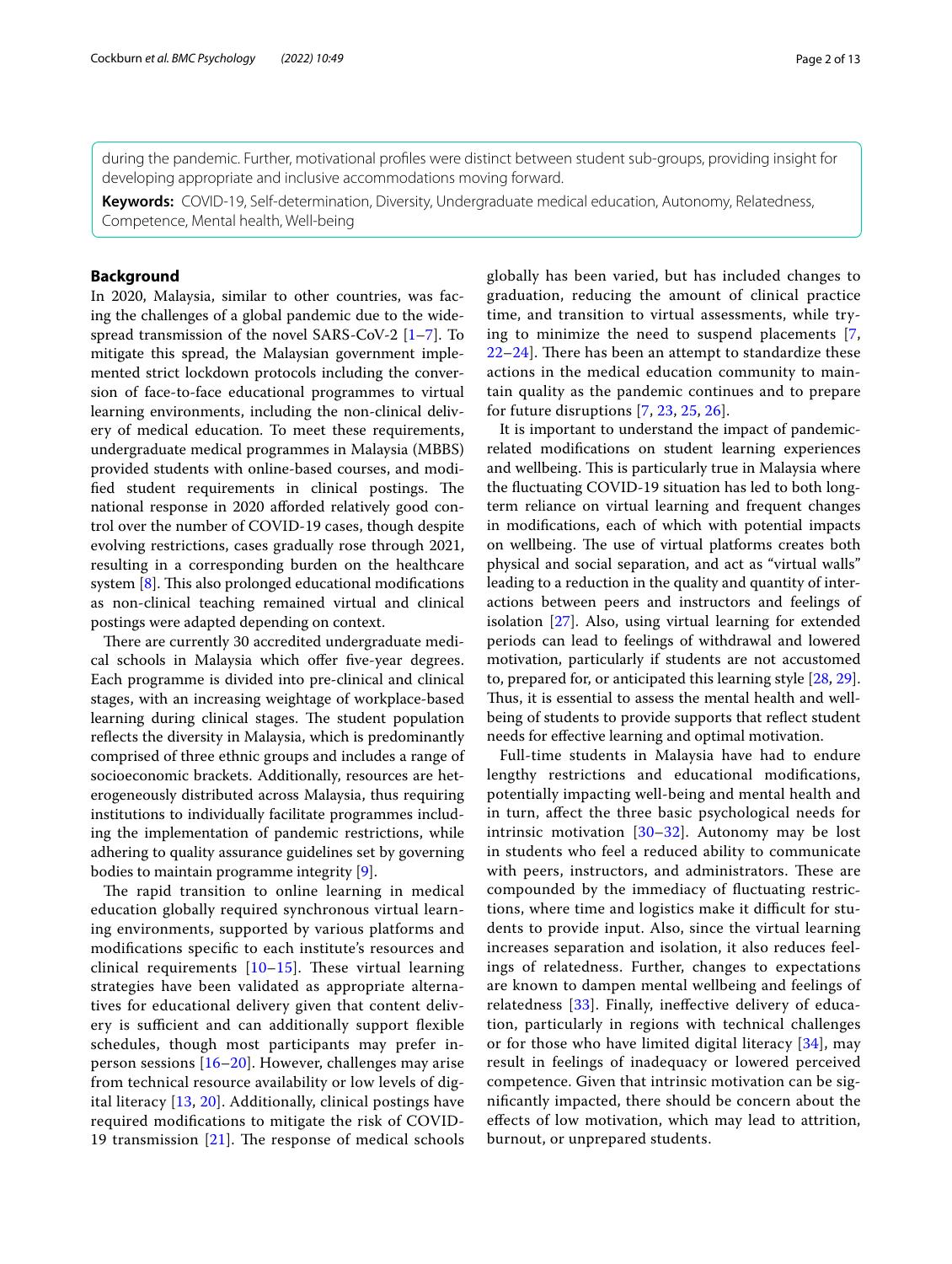The Malaysian context during the COVID-19 pandemic provides a unique opportunity to examine how a diverse group of undergraduate medical students have experienced the COVID-19 pandemic. This provides important insight about the shared and unique perspectives from various ethnographic populations. The goal of this study was to capture the perceptions of Malaysian medical students regarding impacts of the pandemic on their education and discern whether these experiences relate to major demographic variables. To do this, a questionnaire was designed with the intent to measure their perceived mental wellbeing and physical health risks, autonomy in decision making, perceived implications of distance learning on their education, and provide insight to changes that may afect graduation. An opportunity was also taken to assess the experiences and perceptions of clinical students about participation and safety in clinical postings during the COVID-19 pandemic. Here, the efects on student wellbeing and motivational profles of the student population and within diferent subgroups are shown.

#### **Methods**

#### **Study population**

All undergraduate medical students actively registered in accredited medical schools within Malaysia were entitled to participate in the study, including both public and private institutions. Power estimates required that at least 341 responses were required to achieve a representative sample with confdence level of 95% and 0.05 margin of error, based on an estimated student population of 3,000 in Malaysia. Ethics approval was obtained from the Universiti Malaya Research Ethics Committee (UMREC) (UM.TNC2/UMREC\_1241). Invitations to participate were distributed through the Society of Malaysian Medical Association Medical Students (SMMAMS) contacts with the accredited medical school student groups in Malaysia.

#### **Instrument design**

An online cross-sectional survey was designed using the framework from the Association for Medical Education in Europe (AMEE) Guide No. 87  $[35]$  $[35]$ . The survey was written in English, as most medical schools instruct only in English and others would use English bi-lingually. Specifcally, items were developed using positive phrasing and likert-scales were used such that low values tended towards a negative alignment (*i.e.* "never") and high values tended towards a positive alignment (*i.e.* "always"). The survey and composed of a demographic section, and seven sub-sections including those related to: wellness and concerns, experience with online learning, involvement in decision making, teaching and learning,

assessment, graduation expectations, and a clinical-student section. Four items from the Patient Health Questionnaire-2 (PHQ-2) and Generalized Anxiety Disorder 2-item (GAD-2) screening tools for Major Depressive Disorder (MDD) and Generalized Anxiety Disorder (GAD), respectively [[36,](#page-12-2) [37\]](#page-12-3). Other items were designed by the authors and reviewed by local experts. Items were selected to minimize length of the survey and to align with research objectives as piloting was not possible given time restraints.

#### **Statistical analysis**

Data was prepared for analysis by removing incomplete surveys, if more than two subsections were incomplete, and items, if more than 10% of participants did not provide a response. Responses were codifed using numerical values to represent variables. Statistical analysis was done using the IBM SPSS statistic package version 23.0. Items were validated using Principal Component Analysis (PCA) using varimax rotation. Validity was granted when the Kaiser-Meyer Olkin (KMO) was≥0.70 and the Bartlett's Test of sampling adequacy was signifcant (*p*≤0.05) [[38\]](#page-12-4). Components were selected if eigen-values were $\geq$ 1.0 (Campbell 2002). Items within the components required average communicality after extraction to be≥0.60, given a sample size greater than 250 (Field 2009). Further, items required factor loading of  $\geq$  0.50 and those with cross-loadings  $\leq 0.50$  were excluded from analysis (Maskey 2018). Internal consistency of the survey was calculated using Cronbach's α and considered sufficient if  $\alpha \geq 0.50$  (Bowling 2009, Verma 2010). The resulting set of corrected items required the item-total correlation to be  $\geq$  0.20 and the leave-one-out Cronbach  $α$  coefficient to not be significantly changed (*i.e.*  $α ≤ 0.50$ ) (Verma 2010).

Descriptive statistics were calculated for demographic variables and component scores. Component scores were calculated by averaging the responses within the component. Four items were reverse coded (PHQ and GAD items), which were inversed to calculate the component score. PHQ score and GAD scores were calculated as described previously [[36,](#page-12-2) [37](#page-12-3)]. Data distribution was assessed for normality. T-Test and ANOVA calculations were used to assess whether responses were signifcantly different ( $p$ <0.05) between two or more groups, respectively. Strength of correlations between demographic variables were determined using Pearson correlation coefficients  $(r^2)$ .

#### **Qualitative analysis**

Respondents were invited to provide additional written comments, which were extracted and coded using thematic analysis. Thematic analysis was conducted in six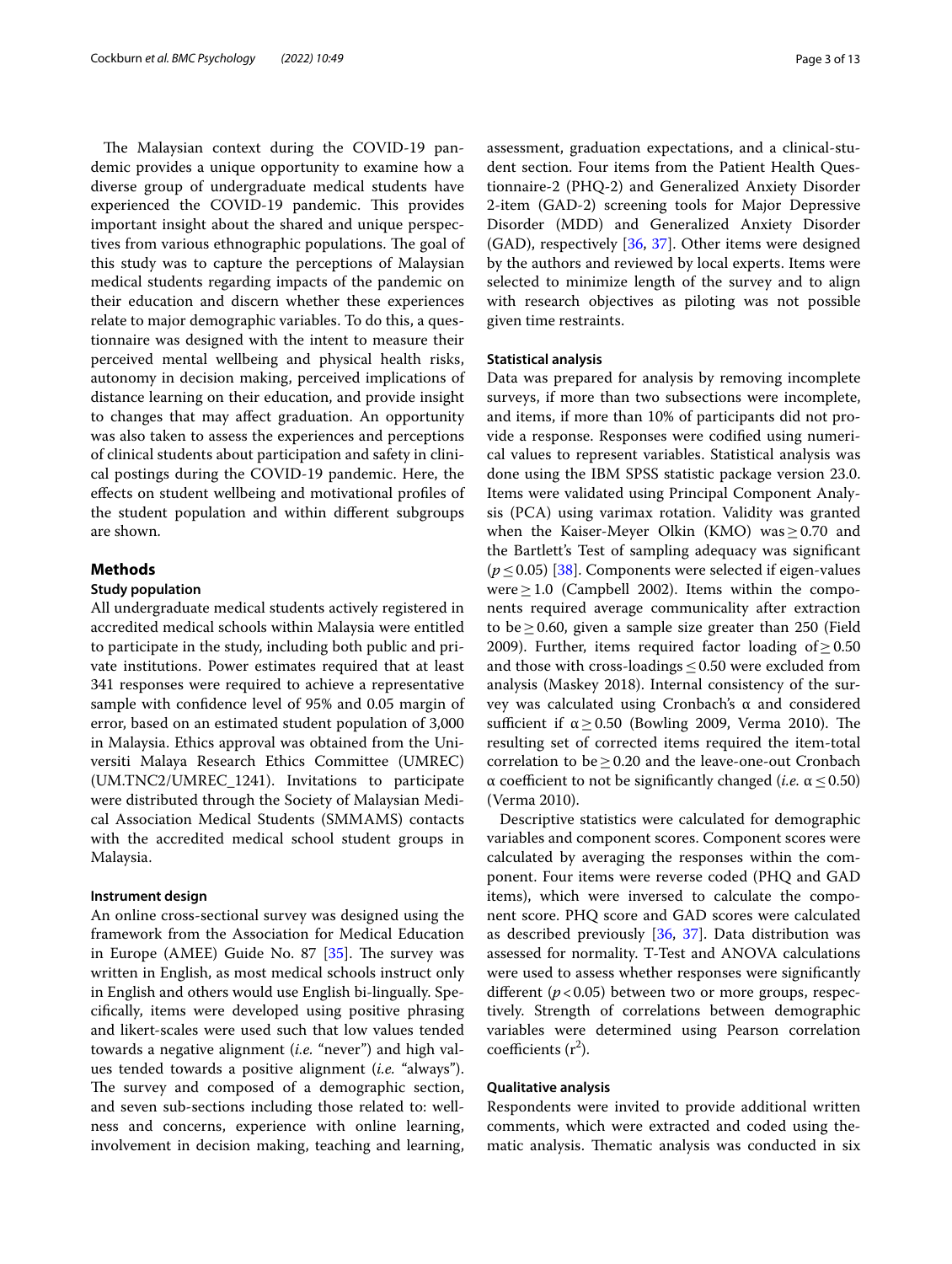steps: (1) the data was read several times to be familiarized with the data, (2) initial codes were generated for repeated or interesting comments, (3) initial codes were consolidated, and themes were identifed, (4) the themes were reviewed and cross-checked with quoted comments, (5) the themes were named and defned, and (6) the themes were presented as fndings of this study [\[39](#page-12-5)].

#### **Results**

#### **Survey collection**

Between March 23rd-June 3rd, 2021, 453 students responded representing 23 of 30 public and private accredited institutions across diferent states in Malaysia. Despite students from each institute having been invited through the SMMAMS, no responses were received from seven smaller institutions. However, since power estimates were met and there was representation from the majority of schools, the responses should be minimally biased. In total, 9 participant surveys and one item missing more than 5% of responses were removed from the study. Any remaining missing data was assessed pairwise.

#### **Demographics**

The cohort of students represented a variety of demographic variables (Table [1\)](#page-3-0). Students were self-assigned into pre-clinical  $(61.5\% \text{ n} = 273)$  and clinical  $(38.5\% \text{ n} = 273)$  $n=171$ ) stages of their undergraduate programmes. Females were represented by 66.3% of respondents and the average age was 20.84 ( $\sigma$ =1.77). The ethnic profile of students represented Malay (28.2%), Chinese (53.5%), Indian (12.3%), and International (6%) cultures. Additionally, socio-economic status of students was measured using three cut points relating to tertiles of household income, specifcally those below the 40th percentile (B40; 15.2%), within the middle 40th percentile (M40; 61.0%), and above the 20th percentile (T20; 23.8%). Demographic variables were not signifcantly correlated.

#### **Components**

Demographic, categorical, tick-box, and qualitative items were removed for PCA. Convergence between the remaining 40 items was met after 4 iterative rounds of PCA, resulting in eight components comprising 32 items in total (KMO =  $0.802$ ,  $p < 0.000$ ). Internal consistency was estimated for all items combined ( $\alpha$  = 0.622) and using leave-one-out analysis of each item ( $\alpha \geq 0.50$ ) for all). The items within the resulting components were thematically related to: Mental Health, Depth of Learning, Social Concern, Communication, Timing, Delayed Graduation, Assignments, and Student-Centred Learning (Table  $2$ ). The dataset that includes average responses for each item within the components, which support

|               | n              | <b>Central tendency</b> |
|---------------|----------------|-------------------------|
| Age           | 436            | 20.84 (1.77)*           |
| Stage         | 444            |                         |
| Preclinical   | 273            | 61.5%                   |
| Clinical      | 171            | 38.5%                   |
| Gender        | 433            |                         |
| Male          | 144            | 33.3%                   |
| Female        | 287            | 66.3%                   |
| Non-binary    | $\overline{2}$ | 0.5%                    |
| Ethnicity     | 415            |                         |
| Malay         | 117            | 28.2%                   |
| Chinese       | 222            | 53.5%                   |
| Indian        | 51             | 12.3%                   |
| International | 25             | 6.0%                    |
| Income        | 447            |                         |

\*Mean

the conclusions of this article are available in Additional fle [1](#page-10-0).

Below 40th Percentile 65 65 15.2% Middle 40th Percentile 261 2001 Top 20th Percentile 102 23.8%

#### **Wellbeing**

Student mental health was assessed using the PHQ-2 and GAD-2 items, which indicated that 45% of students were likely to be experiencing MDD or GAD (Fig. [1](#page-5-0)). These were captured in Component 1, which reflected responses from students reporting little interest, feeling depressed, or the inability to control worrying for at least several days in the prior two weeks (Table [2\)](#page-4-0). Female students were more likely to respond negatively overall towards their mental health  $(p < 0.000)$  (Table [2](#page-4-0)) and were at a significantly higher risk of MDD and GAD  $(p < 0.000)$ (Table [3](#page-6-0)). Ethnicity was also related to mental health, as Chinese students indicated having better mental health compared to the remaining students' average  $(p < 0.000)$ (Table [1\)](#page-3-0). Additionally, students provided qualitative comments regarding concerns about their own or their peers mental health (Table [4](#page-7-0)).

Student wellbeing was also assessed by asking students about their concerns and worries in factors related to contracting COVID-19 and its transmission to self, peers or instructors, or family. Students mostly reported minimal to moderate concern, which related to their physical wellbeing if they were to be infected with SARS-CoV-2 or in working at clinical environments (Component 3; Table [2\)](#page-4-0). Interestingly, most students expressed high levels of worry regarding peers or instructors developing COVID-19 ( $\mu$  = 3.03, σ = 1.18) (Table [3\)](#page-6-0). Concern

#### <span id="page-3-0"></span>**Table 1** Demographic variables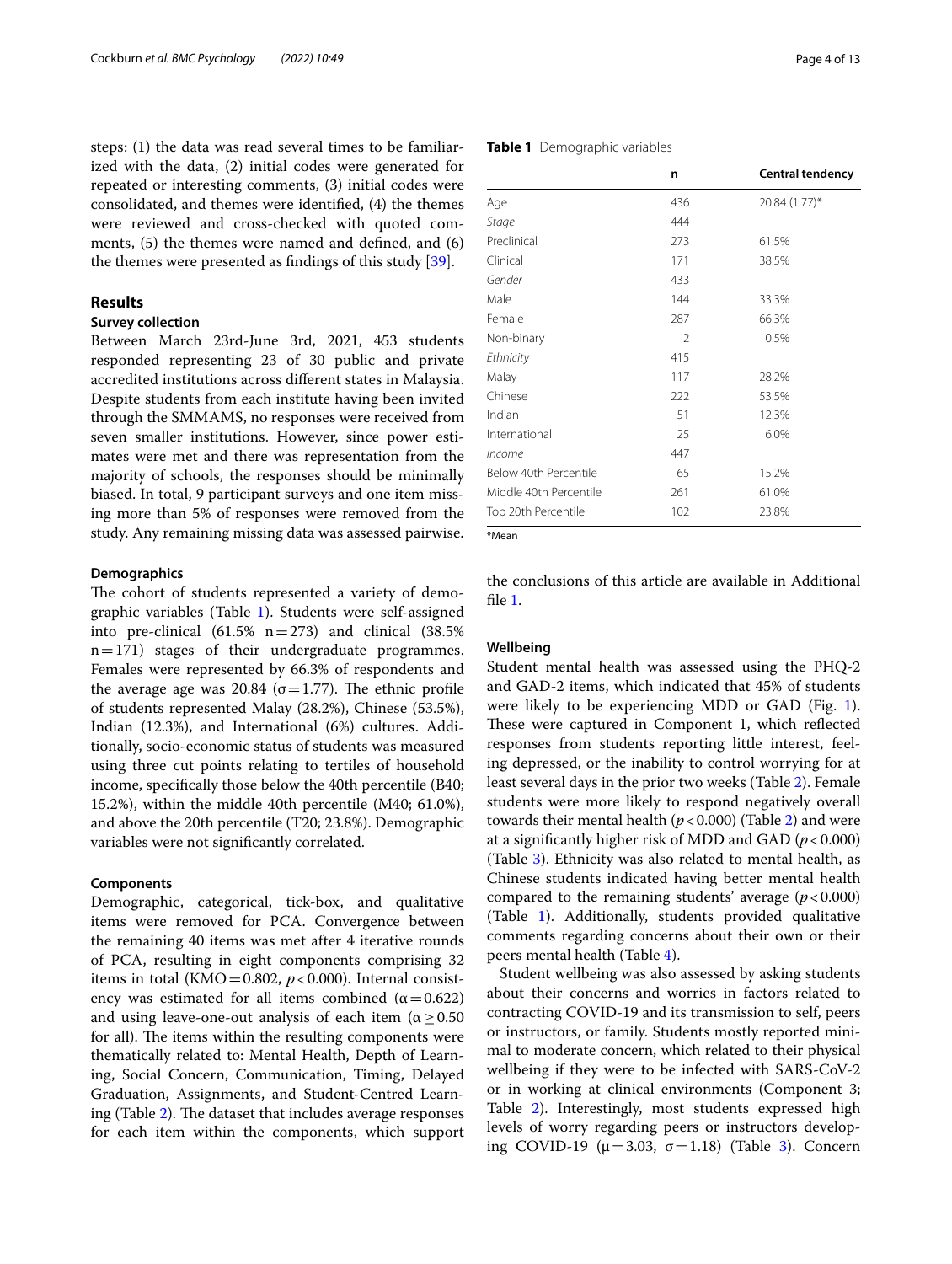|                     |                | Mental health | Depth of<br>learning | Concern        | Communication  | Timing         | Graduation | Virtual<br>Assessment | Student-<br>Centred<br>Learning |
|---------------------|----------------|---------------|----------------------|----------------|----------------|----------------|------------|-----------------------|---------------------------------|
|                     |                | C1            | C <sub>2</sub>       | C <sub>3</sub> | C <sub>4</sub> | C <sub>5</sub> | C6         | C8                    | C <sub>9</sub>                  |
| All students        | Mean           | 2.81          | 2.18                 | 3.02           | 2.58           | 3.47           | 3.23       | 2.66                  | 3.34                            |
|                     | SD             | 0.80          | 0.65                 | 0.90           | 0.76           | 0.57           | 1.10       | 1.44                  | 0.80                            |
| Stage               |                |               |                      |                |                |                |            |                       |                                 |
| Pre-clinical        | Mean           | 2.82          | $2.26*$              | 3.03           | 2.60           | $3.39*$        | $3.07*$    | 2.73                  | $3.20*$                         |
|                     | SD             | 0.76          | 0.63                 | 0.85           | 0.78           | 0.49           | 1.08       | 1.53                  | 0.74                            |
| Clinical            | Mean           | 2.88          | $2.06*$              | 3.00           | 2.57           | $3.60*$        | $3.47*$    | 2.56                  | $3.55*$                         |
|                     | SD             | 0.86          | 0.65                 | 0.98           | 0.74           | 0.65           | 1.09       | 1.27                  | 0.86                            |
|                     | р              |               | 0.002                |                |                | 0.000          | 0.000      |                       | 0.000                           |
| Gender <sup>a</sup> |                |               |                      |                |                |                |            |                       |                                 |
| Male                | Mean           | $3.10*$       | 2.27                 | 2.93           | 2.51           | 3.41           | 3.07       | 2.71                  | $3.50*$                         |
|                     | SD             | 0.71          | 0.65                 | 0.84           | 0.73           | 0.57           | 1.10       | 1.48                  | 0.78                            |
| Female              | Mean           | $2.73*$       | 2.14                 | 3.06           | 2.63           | 3.49           | 3.28       | 2.59                  | $3.26*$                         |
|                     | SD             | 0.82          | 0.64                 | 0.93           | 0.78           | 0.56           | 1.10       | 1.40                  | 0.81                            |
|                     | $\overline{p}$ | 0.000         |                      |                |                |                |            |                       | 0.013                           |
| Ethnicity           |                |               |                      |                |                |                |            |                       |                                 |
| Malay               | Mean           | $2.60*$       | 2.10                 | 3.11           | 2.68           | 3.40           | $3.35*$    | 2.80                  | 3.30                            |
|                     | SD             | 0.78          | 0.67                 | 0.86           | 0.72           | 0.57           | 0.99       | 1.39                  | 0.78                            |
| Chinese             | Mean           | $3.05*$       | 2.23                 | 2.93           | 2.59           | 3.48           | $3.25*$    | 2.50                  | 3.36                            |
|                     | SD             | 0.73          | 0.57                 | 0.91           | 0.79           | 0.55           | 1.10       | 1.41                  | 0.81                            |
| Indian              | Mean           | $2.74*$       | 2.34                 | 3.12           | 2.45           | 3.51           | $2.75*$    | 2.71                  | 3.33                            |
|                     | SD             | 0.82          | 0.86                 | 0.89           | 0.60           | 0.66           | 1.14       | 1.61                  | 0.80                            |
| International       | Mean           | $2.32*$       | 2.01                 | 3.21           | 2.36           | 3.51           | $3.11*$    | 2.44                  | 3.50                            |
|                     | SD             | 0.93          | 0.73                 | 0.96           | 0.95           | 0.55           | 1.32       | 1.39                  | 0.76                            |
|                     | $\overline{p}$ | 0.000         |                      |                |                |                | 0.013      |                       |                                 |
| Income              |                |               |                      |                |                |                |            |                       |                                 |
| <b>B40</b>          | Mean           | 2.77          | 2.10                 | $3.14*$        | 2.56           | 3.46           | 3.33       | 2.70                  | 3.30                            |
|                     | SD             | 0.90          | 0.57                 | 0.92           | 0.63           | 0.50           | 1.07       | 1.47                  | 0.95                            |
| M40                 | Mean           | 2.86          | 2.17                 | $3.05*$        | 2.51           | 3.46           | 3.29       | 2.74                  | 3.36                            |
|                     | SD             | 0.79          | 0.69                 | 0.90           | 0.77           | 0.59           | 1.13       | 1.46                  | 0.80                            |
| T <sub>20</sub>     | Mean           | 2.82          | 2.21                 | $2.80*$        | 2.71           | 3.49           | 3.07       | 2.49                  | 3.29                            |
|                     | SD             | 0.77          | 0.58                 | 0.87           | 0.80           | 0.55           | 1.02       | 1.37                  | 0.76                            |
|                     | р              |               |                      | 0.026          |                |                |            |                       |                                 |

#### <span id="page-4-0"></span>**Table 2** Average component scores by selected demographic variables

SD, Standard Deviation; B40, Bottom 40th percentile; M40, Middle 40th percentile; T20, Top 20th percentile; C, Component

\*Indicate mean scores that are signifcantly diferent from at least one other variable (*p*<0.05)

<sup>a</sup> Non-binary students excluded due to the small sample size

was also signifcantly associated with income, as those in lower income brackets indicated more concern overall  $(p=0.026)$  $(p=0.026)$  $(p=0.026)$  (Table 2) and with regards to financial impact of the pandemic  $(p<0.000)$  (Table [3](#page-6-0)). Within Component 3, ethnicity was related to concern about family members developing COVID-19 (*p*=0.004) (Table [3\)](#page-6-0).

#### **Learning experiences**

Learning experiences were refected in the responses pertaining to depth of learning (Component 2.), and modifcations related to timing (Component 5) (Table [2](#page-4-0)). Most students were satisfed with the depth of learning, based on responses about accuracy of virtual theoretical assessments and perceptions of their learning overall (Component 2) (Table [2\)](#page-4-0). However, students felt that clinical skills and professionalism were less accurately assessed using virtual tools ( $\mu$  = 1.94, σ = 0.93;  $\mu$  = 2.28,  $\sigma$ =1.0[3](#page-6-0)) (Table 3). Interestingly, pre-clinical students were more likely to feel that virtual assessments mostly or always measured theoretical knowledge accurately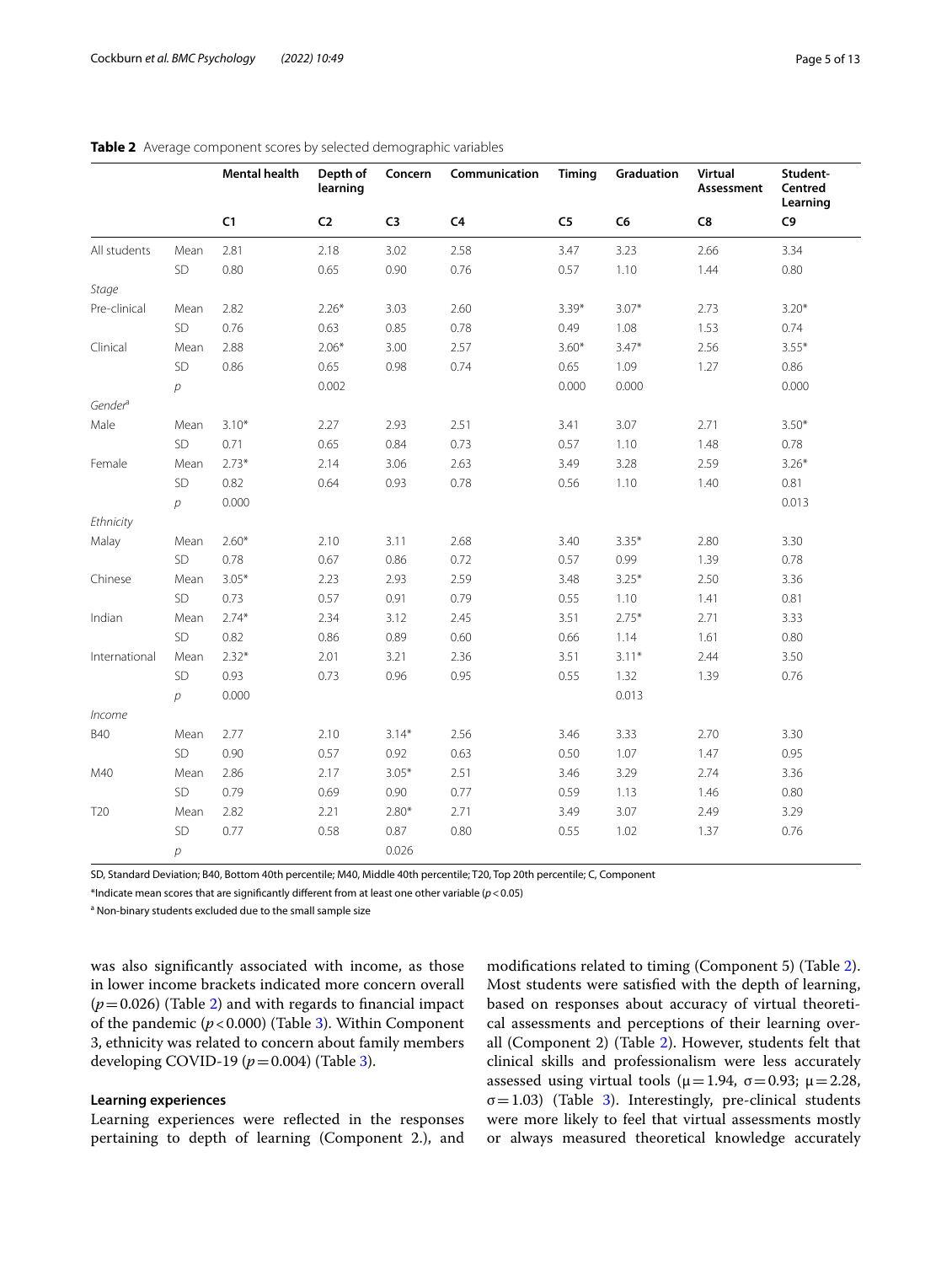

<span id="page-5-0"></span> $(p=0.006)$ , similar in trends about clinical skills and professionalism  $(p<0.000, p=0.026)$  (Table [3](#page-6-0)). Also, preclinical students were more satisfed with the delivery of their medical education during the pandemic than their clinical counterparts ( $\mu$  = 2.45, 2.17;  $p$  = 0.004) (Table [3](#page-6-0)). Timing, which included amount of time spent using virtual platforms and changes to graduation, had greater efects on pre-clinical and clinical students, respectively (Component 5,  $p < 0.000$ ) (Table [2\)](#page-4-0), particularly since preclinical students spent more time using virtual learning environments ( $p < 0.000$ ) (Table [3\)](#page-6-0).

The amount of interactivity and ability to ask questions in class was refected by the student-centred learning component (Component 9), such that most students indicated that they could minimally or never ask questions and that they would like to have more interactive teaching (Table [2\)](#page-4-0). Pre-clinical students experienced less student-centred learning than clinical students ( $p < 0.000$ ) (Table [2](#page-4-0)).

#### **Future readiness**

Preparedness arose in the components related to depth of learning (Component 2) and graduation (Component 6). On average, students felt that they were only being prepared 'a little bit' for their profession ( $\mu$  = 2.00; σ = 0.880) and clinical students felt signifcantly less prepared based on changes to graduation (Component 6) (Table [2](#page-4-0));  $(p<0.000)$  (Table [3\)](#page-6-0). Indian students felt that they were being more prepared for their profession  $(p=0.000)$ , while female students felt that changes made to graduation would result in less preparedness, compared than their respective counterparts  $(p=0.008)$  (Table [3\)](#page-6-0). Further, students indicated some concern about efects of delayed graduation on preparedness, but pre-clinical students indicated less concern about securing horsemanship based on delayed graduation than clinical students (*p*<0.003) (Table [3\)](#page-6-0).

#### **Communication**

Students reported to receive limited communication (Component 4), which included a lack of feedback from instructors (Table [2\)](#page-4-0). Specifcally, income was related to perceived levels of feedback, as those in lower income brackets indicated receiving less feedback  $(p=0.019)$ (Table [3\)](#page-6-0). Also, students reported to have been moderately consulted about modifcations made to programming during the pandemic and students indicate that their wellbeing was being adequately considered during decision making (Table [3\)](#page-6-0). Additionally, more pre-clinical students felt that their wellbeing was being considered in decision making compared to clinical students  $(p=0.015)$  (Table [3](#page-6-0)). A number of students provided comments regarding a lack of consideration or inclusion in the decision making process (Table [4](#page-7-0)).

#### **Clinical subsection**

Clinical students responded to items about communication, safety, and participation in their clinical postings. Most clinical students felt they were at least sometimes able to communicate concerns about SOPs with coordinators (Fig. [2\)](#page-7-1). Diferences existed in the degree of ability to communicate based on ethnicity  $(p=0.004)$  (Table [3](#page-6-0)). Importantly, 45% of students felt that there were safety concerns in their clinical postings, though a majority of students indicated that they should at least mostly participate (Fig. [2](#page-7-1)). Some students commented about the efects of SOPs on the quality of their clinical postings (Table [4\)](#page-7-0).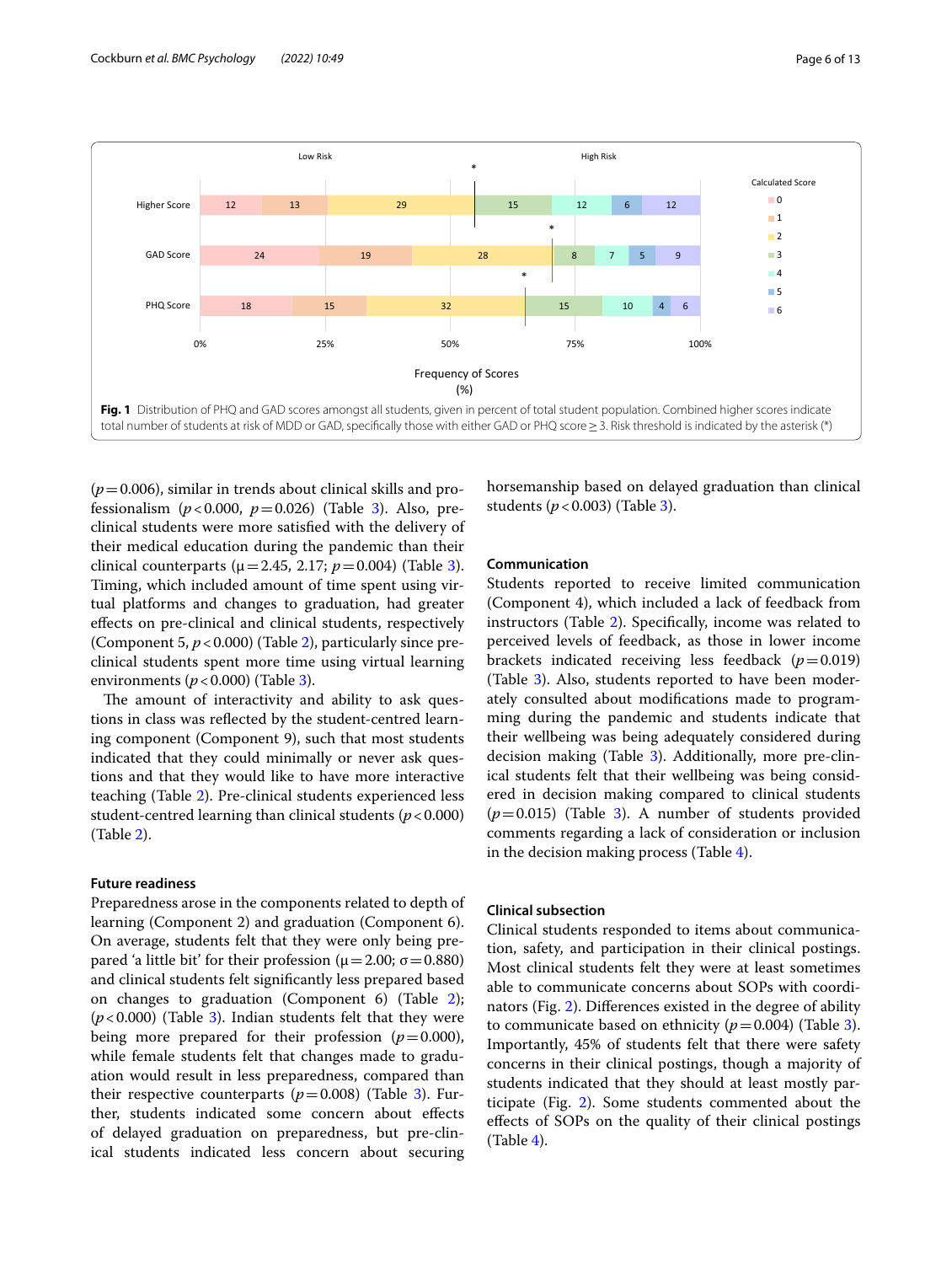#### <span id="page-6-0"></span>**Table 3** Selected item descriptors by subgroup

| Grouping     | Item                                                                                                                                                   | Variable                 | Mean SD |       | p     |
|--------------|--------------------------------------------------------------------------------------------------------------------------------------------------------|--------------------------|---------|-------|-------|
| All students | How much have students been able to contribute to modifications in the medical program during<br>the COVID-19 pandemic?                                |                          | 2.48    | 1.03  |       |
|              | Do you think program administrators consider your overall well-being when considering modifica-<br>tions to the medical program?                       |                          | 2.44    | 0.98  |       |
|              | Do you consciously worry about your peers/instructors developing COVID-19?                                                                             | $\overline{\phantom{0}}$ | 3.03    | 1.18  |       |
|              | Do you feel that you are being prepared for your profession?                                                                                           |                          | 2.00    | 0.88  |       |
|              | Do you feel that virtual assessments accurately measure your theoretical knowledge?                                                                    |                          | 3.02    | 0.98  |       |
|              | Do you feel that virtual assessments accurately measure your clinical skills?                                                                          |                          | 1.94    | 0.93  |       |
|              | Do you feel that virtual assessments accurately measure your professionalism?                                                                          |                          | 2.28    | 1.03  |       |
|              | Concerned about a delays on preparedness                                                                                                               |                          | 2.94    | 1.32  |       |
|              | Do you consciously worry about your family developing COVID-19?                                                                                        |                          | 3.84    | 1.15  |       |
| Stage        | What percent of time have you spent using online learning environments since March 2020?                                                               | Pre-Clinical             | 4.72    | 0.76  | 0.000 |
|              |                                                                                                                                                        | Clinical                 | 4.40    | 0.92  |       |
|              | Are you concerned about a delayed graduation on your preparedness for the profession?                                                                  | Pre-Clinical             | 2.76    | 1.31  | 0.000 |
|              |                                                                                                                                                        | Clinical                 | 3.22    | 1.29  |       |
|              | Do you think program administrators consider your overall well-being when considering modifica-<br>tions to the medical program?                       | Pre-Clinical             | 2.53    | 1.03  | 0.015 |
|              |                                                                                                                                                        | Clinical                 | 2.29    | 0.88  |       |
|              | Overall, are you satisfied with the delivery of medical education during the COVID-19 pandemic?                                                        | Pre-Clinical             | 2.45    | 0.97  | 0.004 |
|              |                                                                                                                                                        | Clinical                 | 2.17    | 0.98  |       |
|              | Are you concerned about your ability to secure housemanship after graduation based on modifica-<br>tions to your programming made during the pandemic? | Pre-Clinical             | 3.38    | 1.18  | 0.003 |
|              |                                                                                                                                                        | Clinical                 | 3.72    | 1.19  |       |
|              | PHQ2 Score                                                                                                                                             | Pre-Clinical             | 2.31    | 1.55  | 0.039 |
|              |                                                                                                                                                        | Clinical                 | 1.98    | 1.75  |       |
|              | Do you feel that virtual assessments accurately measure your theoretical knowledge?                                                                    | Pre-Clinical             | 3.12    | 0.095 | 0.006 |
|              |                                                                                                                                                        | Clinical                 | 2.85    | 1.06  |       |
|              | Do you feel that virtual assessments accurately measure your clinical skills?                                                                          | Pre-Clinical             | 2.06    | 0.94  | 0.000 |
|              |                                                                                                                                                        | Clinical                 | 1.74    | 0.89  |       |
|              | Do you feel that virtual assessments accurately measure your professionalism?                                                                          | Pre-Clinical             | 2.37    | 1.006 | 0.026 |
|              |                                                                                                                                                        | Clinical                 | 2.15    | 1.04  |       |
| Gender       | Are you concerned about a delayed graduation on your preparedness for the profession?                                                                  | Male                     | 2.69    | 1.29  | 0.008 |
|              |                                                                                                                                                        | Female                   | 3.05    | 1.32  |       |
|              | PHQ2 Score                                                                                                                                             | Male                     | 1.74    | 1.42  | 0.000 |
|              |                                                                                                                                                        | Female                   | 2.37    | 1.69  |       |
|              | GAD2 Score                                                                                                                                             | Male                     | 1.42    | 1.56  | 0.000 |
|              |                                                                                                                                                        | Female                   | 2.36    | 1.86  |       |
|              | Would you like the teaching to be more interactive?                                                                                                    | Male                     | 3.72    | 1.03  | 0.006 |
|              |                                                                                                                                                        | Female                   | 3.38    | 1.08  |       |
|              | Do you consciously worry about your family developing COVID-19?                                                                                        |                          |         | 1.02  |       |
| Ethnicity    |                                                                                                                                                        | Malay                    | 4.08    |       | 0.004 |
|              |                                                                                                                                                        | Chinese                  | 3.65    | 1.19  |       |
|              |                                                                                                                                                        | Indian                   | 3.96    | 1.02  |       |
|              |                                                                                                                                                        | International            | 4.08    | 1.19  |       |
|              | Do you feel that you are being prepared for your profession?                                                                                           | Malay                    | 1.89    | 0.95  | 0.000 |
|              |                                                                                                                                                        | Chinese                  | 1.92    | 0.77  |       |
|              |                                                                                                                                                        | Indian                   | 2.54    | 0.95  |       |

Are you able to communicate concerns about SOPs to coordinators (or those overseeing your postings)? Malay 3.19 1.02 0.004

International 2.20 1.00

Chinese 2.99 1.18 Indian 2.13 0.72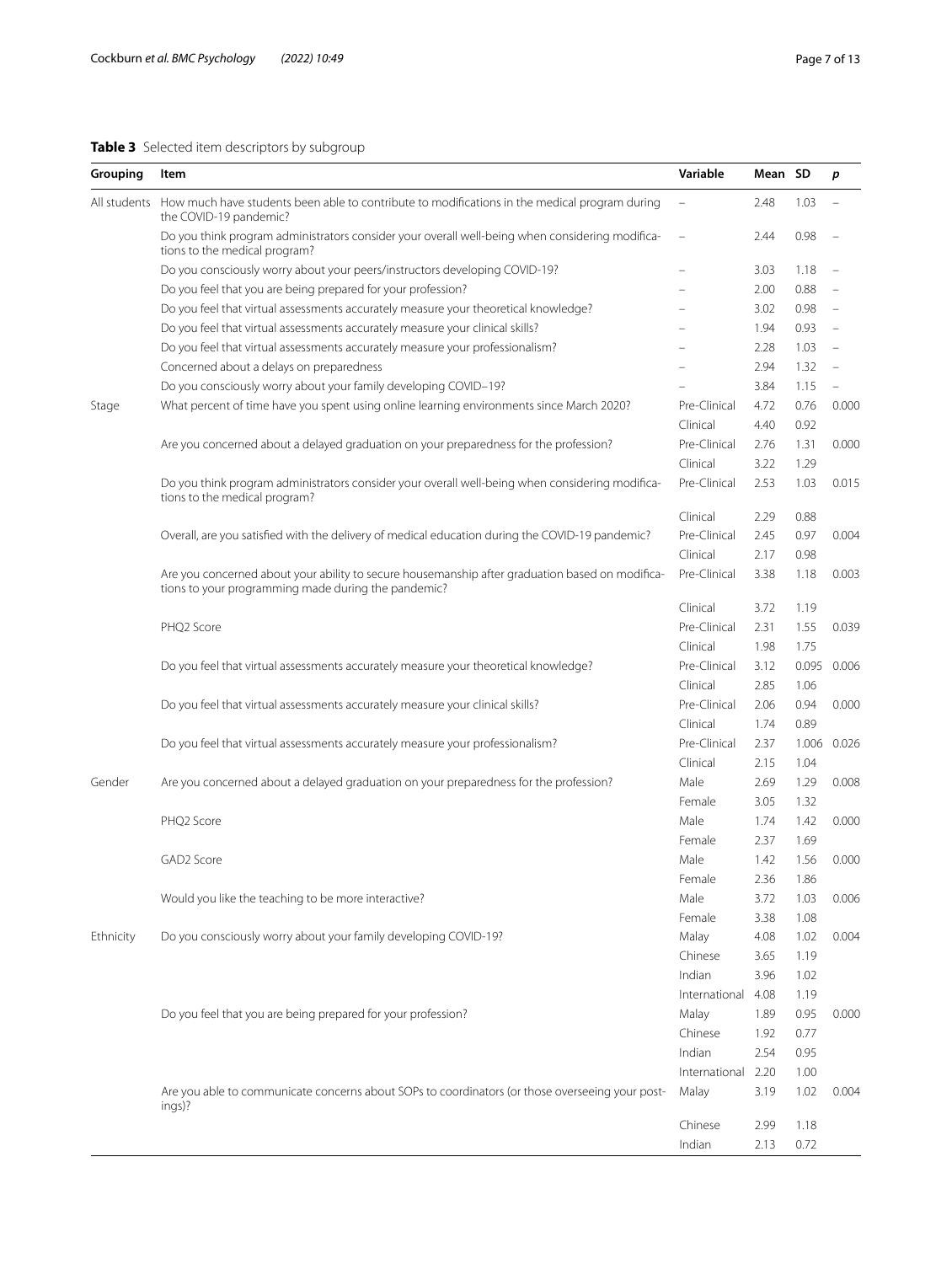| Grouping | Item                                                                                          | Variable        | Mean SD |      | p     |
|----------|-----------------------------------------------------------------------------------------------|-----------------|---------|------|-------|
|          |                                                                                               | International   | 2.50    | 1.03 |       |
|          | PHO <sub>2</sub> Score                                                                        | Malay           | 2.55    | 1.65 | 0.001 |
|          |                                                                                               | Chinese         | 1.92    | 1.51 |       |
|          |                                                                                               | Indian          | 2.24    | 1.66 |       |
|          |                                                                                               | International   | 2.96    | 1.99 |       |
| Income   | Are you concerned about the direct financial impact of the pandemic on you or your family?    | <b>B40</b>      | 3.69    | 1.27 | 0.000 |
|          |                                                                                               | M40             | 3.41    | 1.28 |       |
|          |                                                                                               | T <sub>20</sub> | 2.84    | 1.30 |       |
|          | Do you receive feedback for improvement from your instructors currently, during the pandemic? | <b>B40</b>      | 2.66    | 0.91 | 0.019 |
|          |                                                                                               | M40             | 2.70    | 1.05 |       |
|          |                                                                                               | T <sub>20</sub> | 3.02    | 1.04 |       |

<span id="page-7-0"></span>**Table 4** Representative qualitative student responses

| <b>Theme</b>      | Response                                                                                                                                                                                                                                                                                                                                                                                   |  |  |  |  |
|-------------------|--------------------------------------------------------------------------------------------------------------------------------------------------------------------------------------------------------------------------------------------------------------------------------------------------------------------------------------------------------------------------------------------|--|--|--|--|
| Mental Health     | "At the end of the day, a lot of the students concerns esp[ecially] mental health are disregarded and dismissed as something we<br>SHOULD be able to adapt and cope with"                                                                                                                                                                                                                  |  |  |  |  |
| COVID-19 Concerns | "I feel like medical students' heath was neglected as the clinical practice was still ongoing despite the spike in the cases in<br>Malaysia. I understand the importance of completing the course as soon as possible but somehow we are exposed to a greater<br>risk of being infected"                                                                                                   |  |  |  |  |
| Communication     | "Students always try their best to propose suggestions but somehow they are not being considered"<br>"Even if considerate involvement exists in the systemno further action is taken"<br>"Should emphasis on every medical student, but not only consider those clinical med student"                                                                                                      |  |  |  |  |
| Clinical students | "The clinical skills learning is greatly impacted by the SOPs. Postponed clinical sessions has led to deteriorating skills, and the<br>current SOPs has made clinical skills learning near impossible"<br>" I finished the entire internal medicine posting in online I personally have a feel[ing] that I'm not going to be a competent<br>enough in clinical skills when I'm graduating" |  |  |  |  |



#### <span id="page-7-1"></span>**Qualitative fndings**

There were 83 participants who provided optional comments that were used for thematic analysis. Three major themes were identifed including: student concerns for overall health (Wellness), challenges with student involvement in medical curricula modifcations (Communication), and interruptions to the clinical portion of the MBBS programmes (Clinical Posting Interruptions) (Table [4\)](#page-7-0).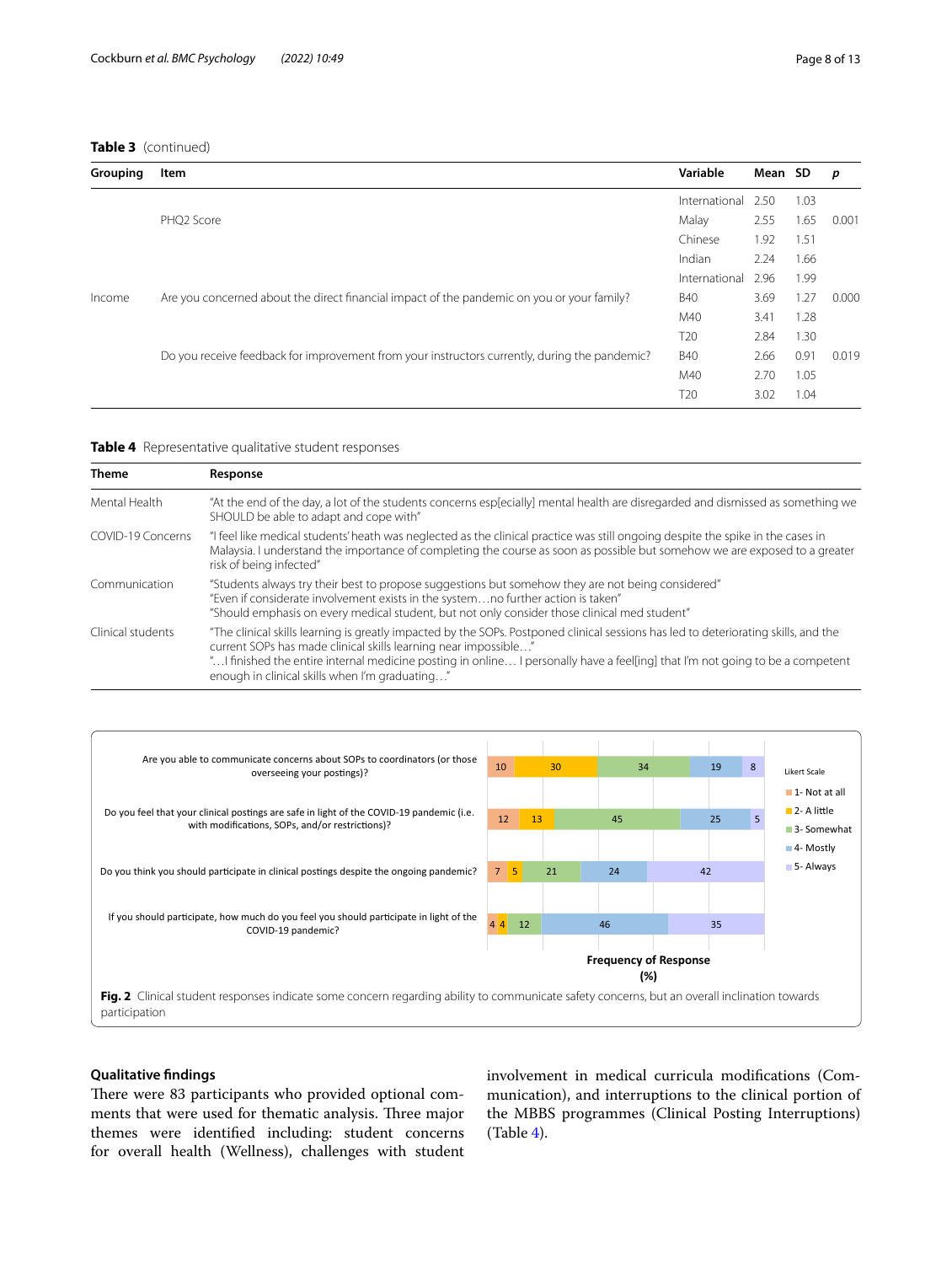#### **Discussion**

The COVID-19 pandemic affected medical schools worldwide, requiring schools to respond quickly by adapting to virtual learning environments and by modifying clinical placements. Medical students were expected to manage these changes in addition to the universal challenges of a global crisis, giving them a unique perspective during the pandemic. The population of Malaysia includes three major ethnicities and a broad distribution of socioeconomic groupings, which is refected by the medical student population. By surveying all medical students in Malaysia, it was possible to characterize the perspectives shared by students nationally and those which may be related to specific ethnographic groups. The results indicate that student perceptions converge on eight domains relating to well-being, depth of learning experience, and communication. Interestingly, none of the components included items relating to technical delivery of virtual learning, suggesting that any technical challenges were independent of the pandemic-related experiences of students and are not an underlying factor in student well-being or motivation [\[13](#page-11-8), [20\]](#page-11-7).

The components identified in this study align with self-determination theory and help to understand the intrinsic motivation of students during the pandemic. Of concern, a large percent of students met the risk threshold for experiencing MDD or GAD. This was supported by claims about having depressed or anxious symptoms and experiencing considerate, or even overwhelming, concern and was validated through student comments. While baseline mental health and wellness are unknown, students did comment that their mental health has been negatively afected by the pandemic, as seen elsewhere [[20,](#page-11-7) [40](#page-12-6), [41](#page-12-7)]. Importantly, levels of mental health and wellbeing, which are intricately related to each psychological need, suggesting that motivation may also be low [\[42](#page-12-8)]. Results like these have been of concern, as the reduction in mental health will also afect both student learning and personal satisfaction [[30](#page-11-18), [43](#page-12-9), [44\]](#page-12-10). Indeed, strategies to improve student well-being and maintain motivation are being developed to specifcally target students emotionally afected by pandemic-related restrictions [[45\]](#page-12-11).

While well-being may afect each motivational need, other components corresponded to specifc needs. Communication, for example, is required for relatedness and autonomy, as the interaction with others can promote emotional connectedness and independence, respectively [[46,](#page-12-12) [47](#page-12-13)]. Communication is also integral to education, making it an important measure of the efectiveness of instruction and experiences of students. Here, students provided negative sentiments about engagement in the classroom and formative and summative assessment, suggesting that communication with instructors has been impeded and may indicate low feelings of relatedness [[48\]](#page-12-14). Similarly, while students some consultation in decision making about pandemic-related modifcations, numerous comments regarding the student role, or lack thereof, in decision-making processes, suggesting that student choice may not have been implemented. This overall reduction in communication suggests that students feel that they are not being validated, subsequently leading to reduced autonomy and motivation  $[49]$  $[49]$ . This is supported by reported evidence that positive relationships with instructors and being provided choice are related to feelings of autonomy [\[47](#page-12-13), [50](#page-12-16), [51\]](#page-12-17). Unfortunately, these opportunities were limited in Malaysia given the need to respond to frequent changes in COVID-19-restrictions, making it difficult to establish relation-ships or effectively consider student feedback [[52\]](#page-12-18). These results show that better communication strategies should be prioritized to improve student engagement in the classroom and incorporate student choice to promote relatedness and autonomy.

Developing competence is a priority to educators, given that the ultimate learning objectives of any programme are to develop student competencies. However, competence is also a component of self-determination and is intrinsic to the learning process, since only someone who is convinced about their ability to accomplish a task would be motivated to attempt the task [\[30](#page-11-18), [31\]](#page-11-21). Here, perceptions about depth of learning and preparedness provided insight to students' self-perceived competence during the pandemic. Importantly, students indicated an overall satisfaction with their MBBS programmes and that the quality of their education has not been greatly changed. This suggests that there must be some degree of competence felt by the students. Comparatively, students responded that they are being under prepared for their profession and exhibited negative feelings towards formative feedback and the accuracy of some virtual assessments. These perceptions may relate to low selfconfidence and difficulty interpreting their standings, likely leading to reduced feelings of competence [\[42](#page-12-8), [48](#page-12-14)]. This may have arisen since guidance to help students better understand their progression, which requires a social context, has likely been hindered during the pandemic [[53–](#page-12-19)[55\]](#page-12-20). Taken with the overall student satisfaction, competence in students likely exists, but may not be self-evident resulting in lowered motivation.

The self-determination profile of Malaysian medical students, as evidenced by the negative perceptions towards relatedness, autonomy, and competence, indicate an overall reduction of intrinsic motivation during the COVID-19 pandemic. More work is needed to determine the implications of these fndings, but indicate that supports should be considered for each of the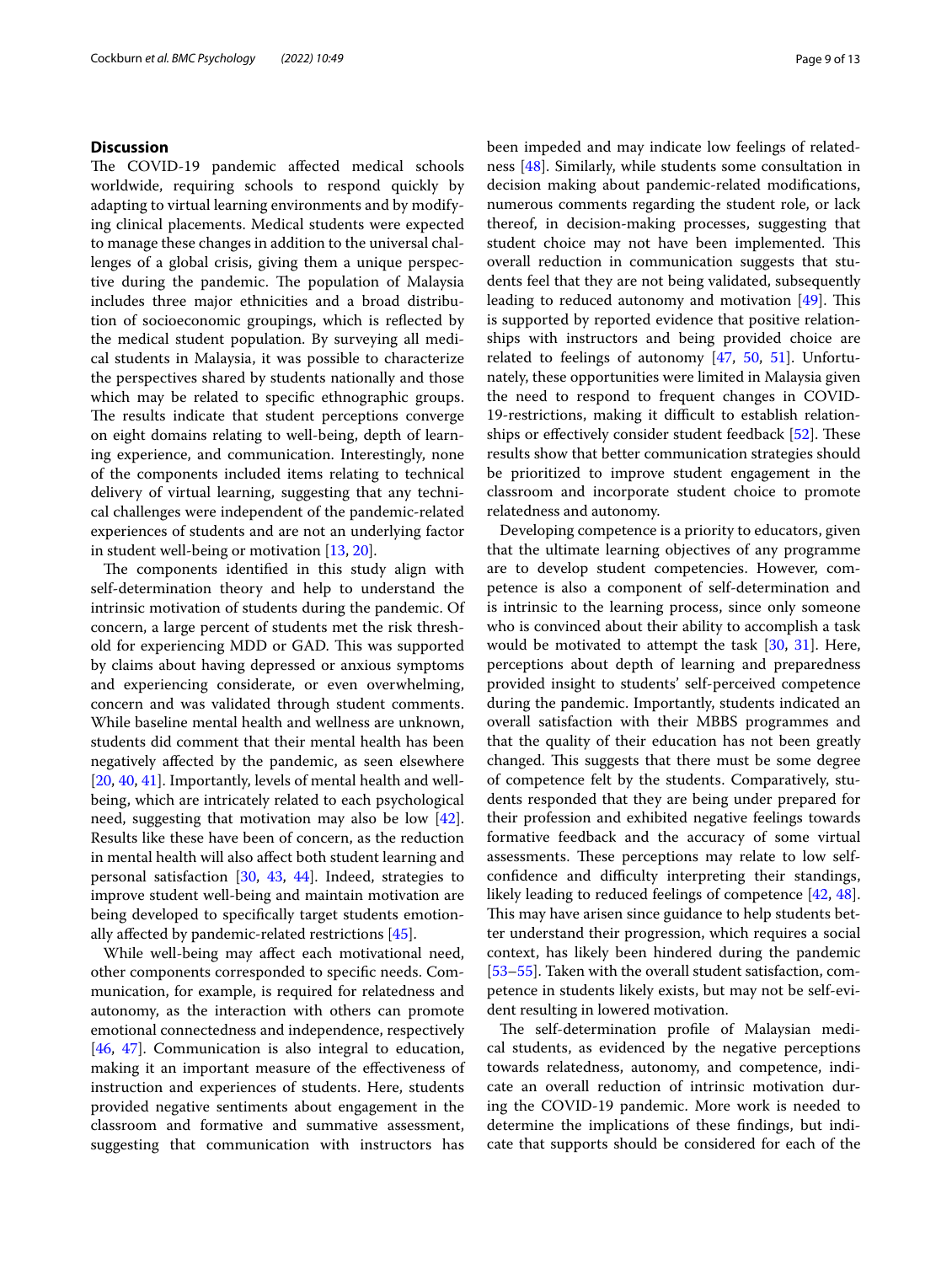psychological needs to holistically mitigate the impacts of covid-related modifcations on student motivation [\[49](#page-12-15)]. Further, as the pandemic resolves, student experiences will carryforward, impacting future learning and success if negative experiences are not remedied.

Perceptions about the COVID-19 pandemic were also evaluated for trends in sub-populations of students, with notable diferences occurring between pre-clinical and clinical stages. While overall mental health and concern was similar between pre-clinical and clinical students, their learning experiences varied greatly. This is most attributed to the need for specifc modifcations from the diferent style of programme delivery for each group [[15,](#page-11-5) [56](#page-12-21), [57\]](#page-12-22). In Malaysia, preclinical students were transitioned to a virtual learning space, providing consistent, if not preferred, learning opportunities. This consistency may be why pre-clinical students more often felt that their overall well-being was being considered in the decision making of modifcations. In contrast, pre-clinical students showed higher risk of depression and indicated that instructional delivery was less student-centered compared to clinical students. These perceptions may stem from the virtual wall if students have felt forgotten or isolated and may imply a reduction in autonomy and relatedness [\[20](#page-11-7), [49](#page-12-15), [50\]](#page-12-16). Conversely, clinical students were more afected by timing modifcations, likely due to frequent changes to time, depth, or quality of clinical placements, and which have resulted in less satisfaction towards modifcations made during the pandemic. The disruption to clinical teaching may also relate to their greater feelings of unpreparedness and concerns about securing housemanship positions, indicating a lowered sense of competency and to some degree of autonomy [\[15](#page-11-5), [21](#page-11-9), [58](#page-12-23)]. However, clinical students generally supported participation in clinical postings during the COVID-19 pandemic, and though some safety concerns or the ability to communicate their concerns were evident, this suggests that any reductions in motivation did not undermine the desire to contribute [[59\]](#page-12-24). Diferent in experiences of pre-clinical and clinical students are expected, so characterizing them is useful to identify the specifc needs of each group.

The diversity of students represented by the Malaysian medical student body provides an opportunity to explore whether there are ethnographic contributors to perceptions on educational experiences during the pandemic. This is of particular interest as the fundamental concepts of self-determination theory are universal, though there is less known about motivational profles between demographic variables, particularly during the pandemic [\[42](#page-12-8), [60](#page-12-25)]. Here, gender was related to the largest diference in experiences between students during the pandemic. Female students exhibited signifcantly worse mental health, perceived less depth of learning and student centredness, and were more concerned about delays on preparedness, implying reduced levels of intrinsic motivation. Since a recent Malaysian study reported no signifcant diference in online learning readiness during the pandemic between male and female students [[61\]](#page-12-26), these diferences are not likely due to capabilities. Interestingly, prior to the pandemic, women have consistently expressed have a more self-determined profle than male counterparts, so it is curious which aspects of the pandemic-experience have contributed to these diferences [\[32](#page-11-19)]. Given the similar life-stage of medical students in Malaysia, it is more likely that these feelings may arise from deeper internalization of concern, loneliness, and social separation, particularly given the striking diference in mental health [[62–](#page-12-27)[64](#page-12-28)]. Also, it is possible that female students who had returned home for virtual learning took on more household responsibilities. Globally, women have been disproportionately burdened with these responsibilities during the pandemic, which has attributed to diferent emotional responses of the genders in general and in learner groups  $[62, 64, 65]$  $[62, 64, 65]$  $[62, 64, 65]$  $[62, 64, 65]$  $[62, 64, 65]$  $[62, 64, 65]$ . The disparities between gender needs should be particularly highlighted during challenging times to provide appropriate support and ensure existing systemic biases are not exacerbated.

Ethnicity was also related to perceived experiences and motivational profles of Malaysian medical students during the pandemic. The biggest difference arose in mental health and the impacts of change made to graduation. Interestingly, compared to their peers, Chinese students reported better mental health and were less concerned about family members developing COVID-19, perhaps indicating greater confdence during the pandemic. International students reported the lowest levels of mental health, which may be related to feelings of isolation if they are distanced from their native community or culture, since they also reported more concern about family developing COVID-19. Interestingly, ethnicity was also related to perceptions about modifcations made to graduation, as Indian students were least concerned about the impact of any delay. Attributing these fndings to specifc cultural norms would be inaccurate and insensitive in this context  $[60]$  $[60]$ , but does indicate the need to ensure that all students, regardless of ethnicity, are properly supported, particularly in populations with such diverse representation.

Malaysian medical students from each income bracket are entitled to enter MBBS programmes through various streams including afordable, yet competitive, public universities, various funding initiatives, or more costly private universities [[66](#page-12-30)]. Here, student groupings from diferent income brackets were found to have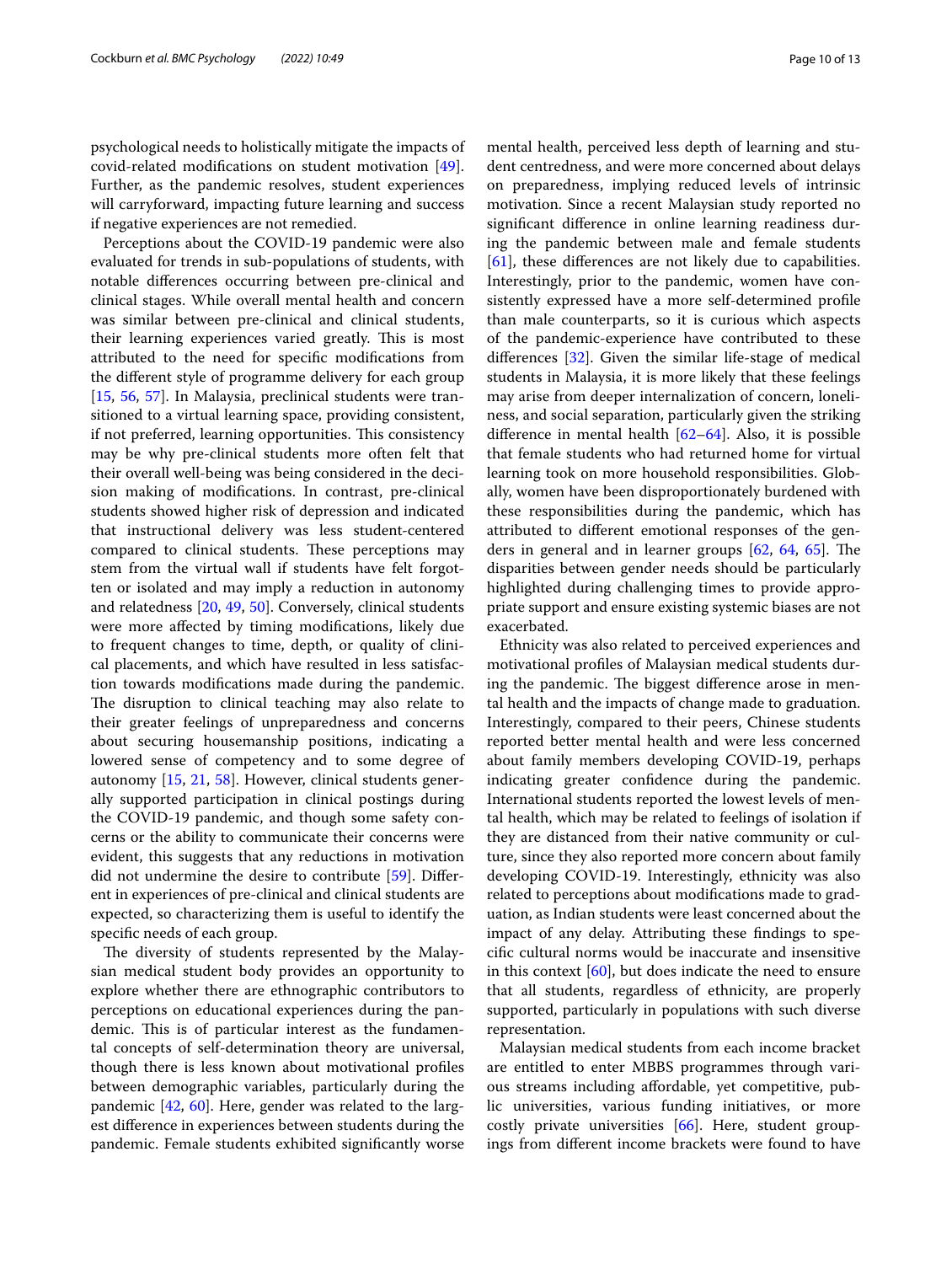signifcantly diferent levels of concern, specifcally those in the lowest income bracket who reported more concern about financial impacts from the pandemic. This may indicate a lower level of relatedness and autonomy, particularly if other students do not share the same concern or if additional costs may be incurred for virtual learning. They also indicated receiving less formative feedback, which may be related to technical issues. Indeed, it has been reported that, in addition to the fact that students in remote areas have faced technical challenges during remote learning, the economic impacts of the pandemic have disproportionately afected people in lower income groups [\[17,](#page-11-22) [65](#page-12-29)]. Indeed, the availability of technical devises and internet has been inversely correlated to COVID-19 related anxiety [[65\]](#page-12-29). Equity in education is essential and students from lower income bracket might need additional fnancial support in securing equal learning opportunities during the COVID-19 pandemic [[13,](#page-11-8) [67\]](#page-12-31). It is thought that improving accessibility to virtual resources may also improve mental health, which may in turn improve motivation of these students [\[65](#page-12-29)]. While alleviating fnancial constraints can be challenging, it is understood that institutions are trying to distribute resources to afected students, which would improve accessibility as well as helping students to feel validated.

Characterizing the experiences of medical students during the COVID-19 pandemic will help to develop inclusive strategies meant to mitigate any long-term impact caused by the pandemic-related modifcations made to undergraduate medical education. This will, of course, require accommodation of diverse student needs and recognition that needs may be complicated by co-variates. While the scope of this study excludes a comprehensive analysis of how demographic features interact, we did fnd some demographic variances within subgroups. For example, Malay students in clinical stages expressed that they received more formative feedback and were more confdent in their ability to voice safety concerns, which may relate to higher feelings of autonomy, despite average inclinations of students towards reduced communication during the pandemic. Some other diferences were also seen within components of the survey, like feelings of preparedness or concerns about securing future positions, but more work is needed to better interpret these fndings.

#### **Conclusions**

Taken together, these findings show how modifications made to medical education during the COVID-19 pandemic have impacted students, particularly in relation to mental health and other factors relating to self-determination. Overall, students expressed a lower level of motivation, as relatedness, autonomy, and competence were all affected by the changes. Within the Malaysian undergraduate medical student population, it is evident that student and demographic groups have experienced the pandemic differently, resulting in unique motivational profiles. Analyzing student experience is necessary to recognize how students have been uniquely affected and how educators can support them as they progress through their education and into the medical profession. Additionally, understanding the state of student well-being, experiences with learning, and ability to communicate during the pandemic, will help to better scaffold student learning. Ultimately, this study indicates that medical students across Malaysia have experienced relatively lower levels of self-determination during the COVID-19 pandemic.

#### **Abbreviations**

SOP: Standard operating procedure; GAD: Generalized anxiety disorder; MDD: Major depressive disorder; SMMAMS: Society of Malaysian Medical Association Medical Students; AMEE: Association for Medical Education in Europe; C: Component; KMO: Kaiser–Meyer Olkin; MBBS: Bachelors of medicine and bachelor of surgery; MQA: Malaysian Qualifying Agency; MMC: Malaysian Medical Council.

#### **Supplementary Information**

The online version contains supplementary material available at [https://doi.](https://doi.org/10.1186/s40359-022-00759-y) [org/10.1186/s40359-022-00759-y.](https://doi.org/10.1186/s40359-022-00759-y)

<span id="page-10-0"></span>**Additional fle 1**. Student responses for the valid items that comprise the components of the survey.

#### **Acknowledgements**

The authors would like to acknowledge Jamuna Vadivelu and Vinod Pallath, who advised on the development of the survey.

#### **Authors' contributions**

JGC, CY, DCPSC, TDJ, FCC, and HWH contributed to the design of the study, development of the survey and data interpretation. CY, DCPSC, and TDJ were responsible for data collection. JGC and FCC contributed to statistical design and analysis as well as manuscript preparation. All authors read and approved the fnal manuscript.

#### **Funding**

This work was supported in part by the UM-Liter grant RU013AF-2021.

#### **Availability of data and materials**

The datasets used and/or analysed during the current study are available from the corresponding author on reasonable request.

#### **Declarations**

#### **Ethics approval and consent to participate**

This research was reviewed and approved by the University Malaya Research Ethics Committee (UMREC) UM.TNC2/UMREC\_1241. Informed consent was obtained from all subjects. All methods were carried out in accordance with relevant quidelines and requlations.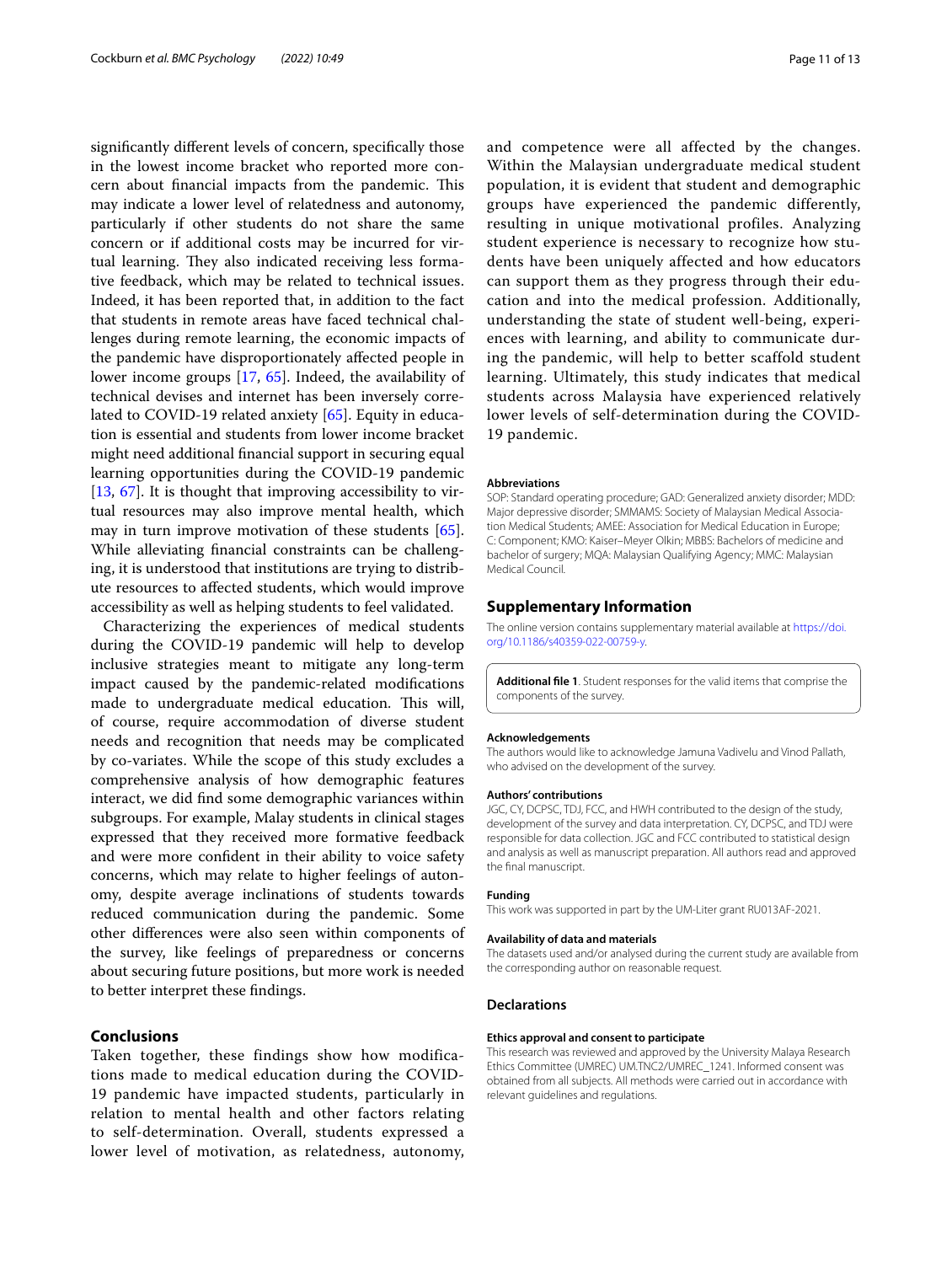#### **Consent for publication**

All authors have read the manuscript and agreed to submission and publication.

#### **Competing interests**

The authors declare that they have no competing interests.

#### **Author details**

<sup>1</sup> Medical Education and Research Development Unit, Faculty of Medicine, Universiti Malaya, 50603 Kuala Lumpur, Malaysia. <sup>2</sup> Society of Malaysia Medical Association Medical Students, Malaysia Medical Association, 53000 Kuala Lumpur, Malaysia. <sup>3</sup> Faculty of Medicine, Universiti Malaya, 50603 Kuala Lumpur, Malaysia. <sup>4</sup>Newcastle University Medicine Malaysia, 79200 Nusajaya, Johor, Malaysia.

# Received: 19 November 2021 Accepted: 27 January 2022

#### **References**

- <span id="page-11-0"></span>1. Cedeno TDD, Rocha ICN, Ramos KG, Uy NMC. View of learning strategies and innovations among medical students in the Philippines during the COVID-19 pandemic. Int J Med Stud. 2021;9:77–9.
- 2. Kaul V, Moraes AG, de Khateeb D, Greenstein Y, Winter G, Chae J, Stewart NH, Qadir N, Dangayach NS. Medical education during the COVID-19 pandemic. Chest. 1949;2021:159. [https://doi.org/10.1016/J.CHEST.2020.](https://doi.org/10.1016/J.CHEST.2020.12.026) [12.026](https://doi.org/10.1016/J.CHEST.2020.12.026).
- 3. Tokuç B, Varol G. Medical education in Turkey in the time of Covid-19. Balkan Med J. 2020;37:180–1.
- 4. Al-Balas M, Al-Balas HI, Jaber HM, Obeidat K, Al-Balas H, Aborajooh EA, Al-Balas B. Distance learning in clinical medical education amid COVID-19 pandemic in Jordan: current situation, challenges, and perspectives. BMC Med Educ. 2020. [https://doi.org/10.1186/S12909-020-02257-4.](https://doi.org/10.1186/S12909-020-02257-4)
- 5. Wang C, Xie A, Wang W, Wu H. Original research: association between medical students' prior experiences and perceptions of formal online education developed in response to COVID-19: a cross-sectional study in China. BMJ Open. 2020.<https://doi.org/10.1136/BMJOPEN-2020-041886>.
- 6. Olum R, Atulinda L, Kigozi E, Nassozi DR, Mulekwa A, Bongomin F, Kiguli S. Medical education and E-learning during COVID-19 pandemic: awareness, attitudes, preferences, and barriers among undergraduate medicine and nursing students at Makerere University, Uganda. J Med Educ Curric Dev. 2020;7:238212052097321. [https://doi.org/10.1177/2382120520](https://doi.org/10.1177/2382120520973212) [973212.](https://doi.org/10.1177/2382120520973212)
- <span id="page-11-1"></span>7. Choi B, Jegatheeswaran L, Minocha A, Alhilani M, Nakhoul M, Mutengesa E. The impact of the COVID-19 pandemic on fnal year medical students in the United Kingdom: a national survey. BMC Med Educ. 2020. [https://](https://doi.org/10.1186/S12909-020-02117-1) [doi.org/10.1186/S12909-020-02117-1.](https://doi.org/10.1186/S12909-020-02117-1)
- <span id="page-11-2"></span>8. Zainuddin A. CodeBlue. Kuala Lumpur October 8 2021.
- <span id="page-11-3"></span>9. Aryffin Baharuddin K, Fuad A, Rahim A, Faridah Y, Aziz A, Manap RA, Omar AM, Singmamae N, Zulkifli NF, Ismail S, et al. Association of education in medicine and health sciences public malaysian medical faculties during the COVID-19 pandemic. Educ Med J. 2020;12:25. [https://doi.org/10.](https://doi.org/10.21315/eimj2020.12.4.4) [21315/eimj2020.12.4.4.](https://doi.org/10.21315/eimj2020.12.4.4)
- <span id="page-11-4"></span>10. Sandars J, Correia R, Dankbaar M, de Jong P, Goh PS, Hege I, Masters K, Oh S-Y, Patel R, Premkumar K, et al. Twelve tips for rapidly migrating to online learning during the COVID-19 pandemic. MedEdPublish. 2020. [https://](https://doi.org/10.15694/mep.2020.000082.1) [doi.org/10.15694/mep.2020.000082.1](https://doi.org/10.15694/mep.2020.000082.1).
- 11. Coiado OC, Yodh J, Galvez R, Ahmad K. How COVID-19 transformed problem-based learning at Carle Illinois College of Medicine. Med Sci Educ. 2020;30:1353–4. [https://doi.org/10.1007/s40670-020-01063-3.](https://doi.org/10.1007/s40670-020-01063-3)
- 12. Alkhowailed MS, Rasheed Z, Shariq A, Elzainy A, El Sadik A, Alkhamiss A, Alsolai AM, Alduraibi SK, Alduraibi A, Alamro A, et al. Digitalization plan in medical education during COVID-19 lockdown. Inform Med Unlocked. 2020;20: 100432. <https://doi.org/10.1016/j.imu.2020.100432>.
- <span id="page-11-8"></span>13. Foong C, Lye A, Aziz C, Hong W, Pallath V, Cockburn J, Rosli S, Krishnan K, Sivalingam, P, Zulkepli N, et al. Learning experiences of pre-clinical medical students in virtual problem-based learning amidst the COVID-19 pandemic. Asian-Pacifc Scholar; 2021.
- 14. Anderson T. The theory and practice of online learning. In: Anderson T, editors, 2nd ed. Edmonton: AU Press; 2008.
- <span id="page-11-5"></span>15. Ferrel MN, Ryan JJ. The impact of COVID-19 on medical education. Cureus. 2020. [https://doi.org/10.7759/cureus.7492.](https://doi.org/10.7759/cureus.7492)
- <span id="page-11-6"></span>16. Khalil R, Mansour AE, Fadda WA, Almisnid K, Aldamegh M, Al-Nafeesah A, Alkhalifah A, Al-Wutayd O. The sudden transition to synchronized online learning during the COVID-19 pandemic in Saudi Arabia: a qualitative study exploring medical students' perspectives. BMC Med Educ. 2020;20:285.<https://doi.org/10.1186/s12909-020-02208-z>.
- <span id="page-11-22"></span>17. Surkhali B, Garbuja CK. Virtual learning during COVID-19 pandemic: pros and cons. J Lumbini Med College. 2020;8:154–5. [https://doi.org/10.](https://doi.org/10.22502/JLMC.V8I1.363) [22502/JLMC.V8I1.363](https://doi.org/10.22502/JLMC.V8I1.363).
- 18. Longhurst G, Stone D, Dulohery K, Scully D, Campbell T, Smith C. Strength, weakness, opportunity, threat (SWOT) analysis of the adaptations to anatomical education in the United Kingdom and Republic of Ireland in response to the Covid-19 pandemic. Anat Sci Educ. 2020;13:301–11.<https://doi.org/10.1002/ASE.1967>.
- 19. Hameed T, Husain M, Jain SK, Singh CB, Khan S. Online medical teaching in COVID-19 Era: experience and perception of undergraduate students. Mædica. 2020;15:440.<https://doi.org/10.26574/MAEDICA.2020.15.4.440>.
- <span id="page-11-7"></span>20. Wilcha R-J. Efectiveness of virtual medical teaching during the COVID-19 crisis: systematic review. JMIR Med Educ. 2020. [https://doi.org/10.2196/](https://doi.org/10.2196/20963) [20963](https://doi.org/10.2196/20963).
- <span id="page-11-9"></span>21. Halbert JA, Jones A, Ramsey LP. Clinical placements for medical students in the time of COVID-19. Med J Aust. 2020;213:69-69.e1.
- <span id="page-11-10"></span>22. Kim SM, Park SG, Jee YK, Song IH. Perception and attitudes of medical students on clinical clerkship in the era of the coronavirus disease 2019 pandemic. Med Educ. 2020. [https://doi.org/10.1080/10872981.2020.](https://doi.org/10.1080/10872981.2020.1809929) [1809929](https://doi.org/10.1080/10872981.2020.1809929).
- <span id="page-11-12"></span>23. Wong RY. Medical education during COVID-19: lessons from a pandemic. BCM J. 2020;62:170–1.
- <span id="page-11-11"></span>24. Hong Wei-Han JVCJG, Moh Dat N, Mardihiyyah Alwi NS, Aziz A, Anhar Holder NAK, Hong WH, Vadivelu J, Cockburn JG. What happens postpandemic?: Adaptation of assessment in university malaya medical programme (UMMP). In: Proceedings of the evolution towards borderless learning: a way forward; Pusat Pengajaran & Pembangunan Kurikulum: Selangor; 2021. p. 240–243.
- <span id="page-11-13"></span>25. Taylor D, Grant J, Hamdy H, Grant L, Marei H, Venkatramana M. Transformation to learning from a distance. MedEdPublish. 2020. [https://doi.org/](https://doi.org/10.15694/mep.2020.000076.1) [10.15694/mep.2020.000076.1](https://doi.org/10.15694/mep.2020.000076.1).
- <span id="page-11-14"></span>26. Newman NA, Lattouf OM. Coalition for medical education—a call to action: a proposition to adapt clinical medical education to meet the needs of students and other healthcare learners during COVID-19. J Card Surg. 2020;35:1174–5.
- <span id="page-11-15"></span>27. Leal Filho W, Wall T, Rayman-Bacchus L, Mifsud M, Pritchard DJ, Lovren VO, Farinha C, Petrovic DS, Balogun A-L. Impacts of COVID-19 and social isolation on academic staff and students at universities: a cross-sectional study. BMC Public Health. 2021;21:1–19. [https://doi.org/10.1186/](https://doi.org/10.1186/S12889-021-11040-Z) [S12889-021-11040-Z.](https://doi.org/10.1186/S12889-021-11040-Z)
- <span id="page-11-16"></span>28. Al-Balas M, Al-Balas HI, Jaber HM, Obeidat K, Al-Balas H, Aborajooh EA, Al-Taher R, Al-Balas B. Distance learning in clinical medical education amid COVID-19 pandemic in Jordan: current situation, challenges, and perspectives. BMC Med Educ. 2020. [https://doi.org/10.1186/](https://doi.org/10.1186/s12909-020-02257-4) [s12909-020-02257-4](https://doi.org/10.1186/s12909-020-02257-4).
- <span id="page-11-17"></span>29. Slivkoff MD, Johnson C, Tackett S. First-year medical student experiences adjusting to the immediate aftermath of COVID-19. Med Sci Educ. 2021;31:1. <https://doi.org/10.1007/S40670-021-01213-1>.
- <span id="page-11-18"></span>30. Ryan RM, Deci EL. Self-determination theory and the facilitation of intrinsic motivation, social development, and well-being self-determination theory. Am Psychol. 2000;55:68–78.
- <span id="page-11-21"></span>31. ten Cate OTJ, Kusurkar RA, Williams GC. How self-determination theory can assist our understanding of the teaching and learning processes in medical education. AMEE guide No. 59. Med Teach. 2011;33(12):961–73. <https://doi.org/10.3109/0142159X.2011.595435>.
- <span id="page-11-19"></span>32. Orsini C, Binnie VI, Wilson SL. Determinants and outcomes of motivation in health professions education: a systematic review based on selfdetermination theory. J Educ Evaluat Health Prof. 2016;13:19. [https://doi.](https://doi.org/10.3352/JEEHP.2016.13.19) [org/10.3352/JEEHP.2016.13.19.](https://doi.org/10.3352/JEEHP.2016.13.19)
- <span id="page-11-20"></span>33. Šakan D, Žuljević D, Rokvić N. The role of basic psychological needs in well-being during the COVID-19 outbreak: a self-determination theory perspective. Front Public Health. 2020. [https://doi.org/10.3389/FPUBH.](https://doi.org/10.3389/FPUBH.2020.583181) [2020.583181.](https://doi.org/10.3389/FPUBH.2020.583181)